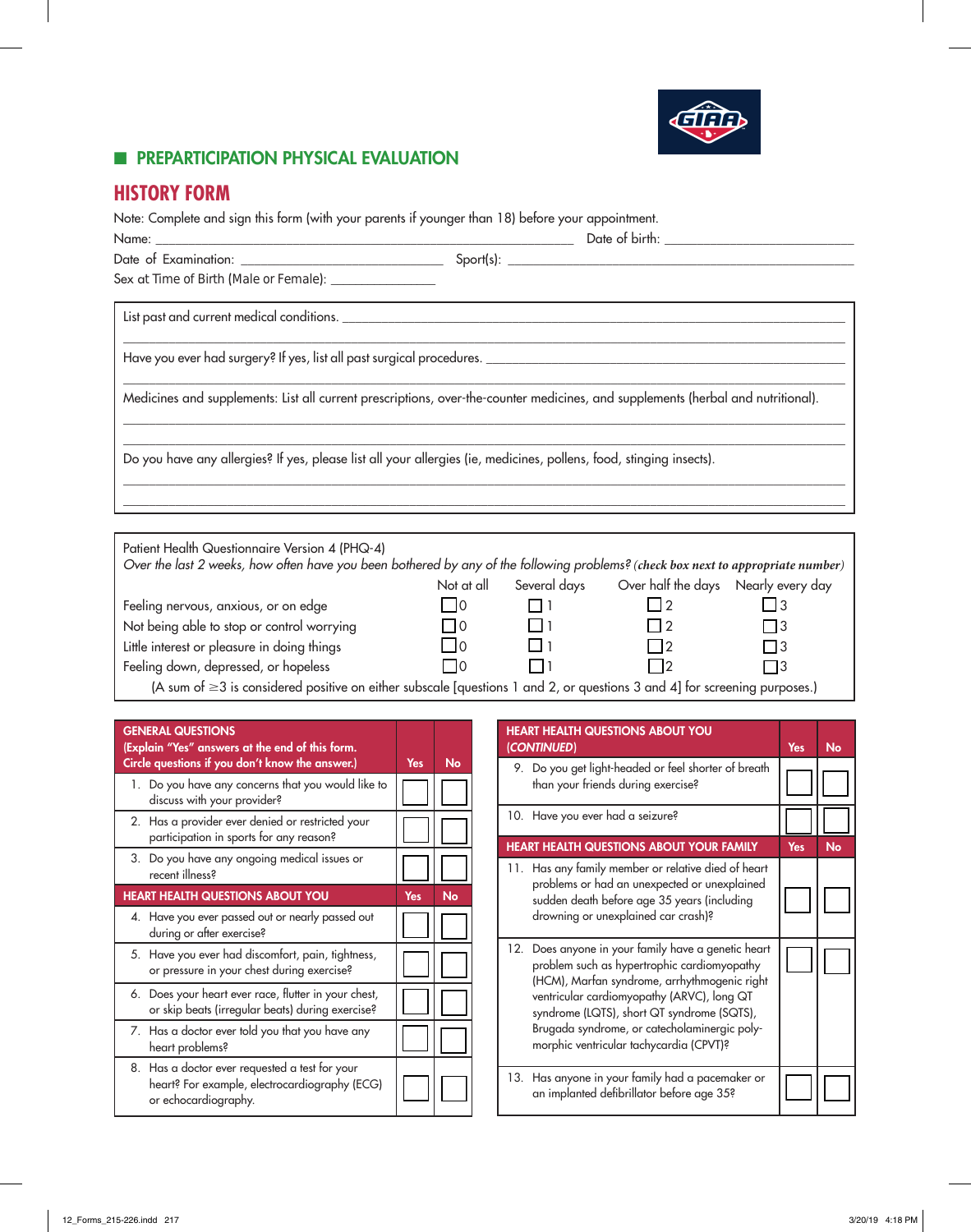| <b>BONE AND JOINT QUESTIONS</b>                                                                                                                                | Yes | No        | <b>MEDICAL QUESTIONS (CONTINUED)</b>                                                                                    | Yes | No        |
|----------------------------------------------------------------------------------------------------------------------------------------------------------------|-----|-----------|-------------------------------------------------------------------------------------------------------------------------|-----|-----------|
| 14. Have you ever had a stress fracture or an injury<br>to a bone, muscle, ligament, joint, or tendon that<br>caused you to miss a practice or game?           |     |           | 25. Do you worry about your weight?<br>26. Are you trying to or has anyone recommended<br>that you gain or lose weight? |     |           |
| 15. Do you have a bone, muscle, ligament, or joint<br>injury that bothers you?                                                                                 |     |           | 27. Are you on a special diet or do you avoid<br>certain types of foods or food groups?                                 |     |           |
| <b>MEDICAL QUESTIONS</b>                                                                                                                                       | Yes | <b>No</b> | 28. Have you ever had an eating disorder?                                                                               |     |           |
| 16. Do you cough, wheeze, or have difficulty<br>breathing during or after exercise?                                                                            |     |           | <b>FEMALES ONLY</b><br>29. Have you ever had a menstrual period?                                                        | Yes | <b>No</b> |
| 17. Are you missing a kidney, an eye, a testicle<br>(males), your spleen, or any other organ?                                                                  |     |           | 30. How old were you when you had your first<br>menstrual period?                                                       |     |           |
| 18. Do you have groin or testicle pain or a painful<br>bulge or hernia in the groin area?                                                                      |     |           | 31. When was your most recent menstrual period?                                                                         |     |           |
| 19. Do you have any recurring skin rashes or<br>rashes that come and go, including herpes or<br>methicillin-resistant Staphylococcus aureus<br>(MRSA)?         |     |           | 32. How many periods have you had in the past 12<br>months?<br>Explain "Yes" answers here.                              |     |           |
| 20. Have you had a concussion or head injury that<br>caused confusion, a prolonged headache, or<br>memory problems?                                            |     |           |                                                                                                                         |     |           |
| 21. Have you ever had numbness, had tingling, had<br>weakness in your arms or legs, or been unable<br>to move your arms or legs after being hit or<br>falling? |     |           |                                                                                                                         |     |           |
| 22. Have you ever become ill while exercising in the<br><b>heats</b>                                                                                           |     |           |                                                                                                                         |     |           |
| 23. Do you or does someone in your family have<br>sickle cell trait or disease?                                                                                |     |           |                                                                                                                         |     |           |
| 24. Have you ever had or do you have any prob-<br>lems with your eyes or vision?                                                                               |     |           |                                                                                                                         |     |           |

| <b>MEDICAL QUESTIONS (CONTINUED)</b>                                                    | Yes | No |
|-----------------------------------------------------------------------------------------|-----|----|
| 25. Do you worry about your weight?                                                     |     |    |
| 26. Are you trying to or has anyone recommended<br>that you gain or lose weight?        |     |    |
| 27. Are you on a special diet or do you avoid<br>certain types of foods or food groups? |     |    |
| 28. Have you ever had an eating disorder?                                               |     |    |
| <b>FEMALES ONLY</b>                                                                     | Yes | No |
| 29. Have you ever had a menstrual period?                                               |     |    |
| 30. How old were you when you had your first<br>menstrual period?                       |     |    |
| 31. When was your most recent menstrual period?                                         |     |    |
| 32. How many periods have you had in the past 12<br>months <sup>2</sup>                 |     |    |

**I hereby state that, to the best of my knowledge, my answers to the questions on this form are complete and correct.**

Signature of athlete: \_\_\_\_\_\_\_\_\_\_\_\_\_\_\_\_\_\_\_\_\_\_\_\_\_\_\_\_\_\_\_\_\_\_\_\_\_\_\_\_\_\_\_\_\_\_\_\_\_\_\_\_\_\_\_\_\_\_\_\_\_\_\_\_\_\_\_\_\_\_\_\_\_\_\_\_\_\_\_\_\_\_\_\_\_\_\_\_\_\_\_\_\_\_\_\_\_\_\_\_\_\_ Signature of parent or guardian: \_\_\_\_\_\_\_\_\_\_\_\_\_\_\_\_\_\_\_\_\_\_\_\_\_\_\_\_\_\_\_\_\_\_\_\_\_\_\_\_\_\_\_\_\_\_\_\_\_\_\_\_\_\_\_\_\_\_\_\_\_\_\_\_\_\_\_\_\_\_\_\_\_\_\_\_\_\_\_\_\_\_\_\_\_\_\_\_\_\_ Date: \_\_\_\_\_\_\_\_\_\_\_\_\_\_\_\_\_\_\_\_\_\_\_\_\_\_\_\_\_\_\_\_\_\_\_\_\_\_\_\_\_\_\_\_\_\_\_\_\_\_\_\_\_\_\_\_

GIAA 2022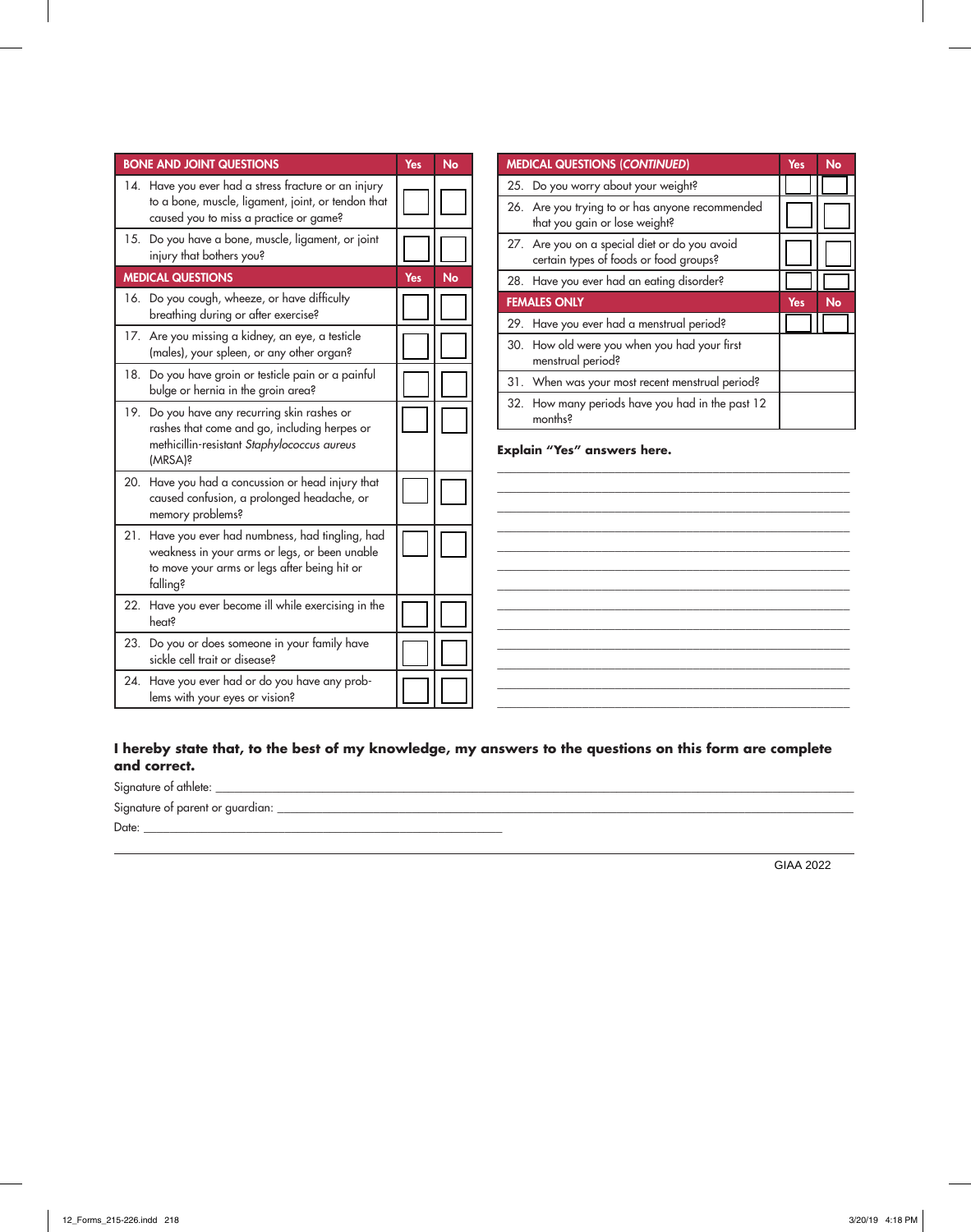## **EDIPIERARTICIPATION PHYSICAL EVALUATION**

### **PHYSICAL EXAMINATION FORM**

Name: \_\_\_\_\_\_\_\_\_\_\_\_\_\_\_\_\_\_\_\_\_\_\_\_\_\_\_\_\_\_\_\_\_\_\_\_\_\_\_\_\_\_\_\_\_\_\_\_\_\_\_\_\_\_\_\_\_\_\_\_\_\_\_\_\_ Date of birth: \_\_\_\_\_\_\_\_\_\_\_\_\_\_\_\_\_\_\_\_\_\_\_\_\_\_\_\_

#### *PHYSICIAN REMINDERS*

- 1. Consider additional questions on more-sensitive issues.
	- Do you feel stressed out or under a lot of pressure?
	- Do you ever feel sad, hopeless, depressed, or anxious?
	- Do you feel safe at your home or residence?
	- Have you ever tried cigarettes, e-cigarettes, chewing tobacco, snuff, or dip?
	- During the past 30 days, did you use chewing tobacco, snuff, or dip?
	- Do you drink alcohol or use any other drugs?
	- Have you ever taken anabolic steroids or used any other performance-enhancing supplement?
	- Have you ever taken any supplements to help you gain or lose weight or improve your performance?
	- Do you wear a seat belt, use a helmet, and use condoms?
- 2. Consider reviewing questions on cardiovascular symptoms (Q4–Q13 of History Form).

| <b>EXAMINATION</b>                                                           |         |                                                                                                                                                      |      |            |               |      |                          |
|------------------------------------------------------------------------------|---------|------------------------------------------------------------------------------------------------------------------------------------------------------|------|------------|---------------|------|--------------------------|
| Height:                                                                      | Weight: |                                                                                                                                                      |      |            |               |      |                          |
| BP:                                                                          | Pulse:  | Vision: R 20/                                                                                                                                        | L20/ | Corrected: |               | ∣Y L | $\blacksquare$ N         |
| <b>MEDICAL</b>                                                               |         |                                                                                                                                                      |      |            | <b>NORMAL</b> |      | <b>ABNORMAL FINDINGS</b> |
| Appearance<br>myopia, mitral valve prolapse [MVP], and aortic insufficiency) |         | • Marfan stigmata (kyphoscoliosis, high-arched palate, pectus excavatum, arachnodactyly, hyperlaxity,                                                |      |            |               |      |                          |
| Eyes, ears, nose, and throat<br>Pupils equal<br>• Hearing                    |         |                                                                                                                                                      |      |            |               |      |                          |
| Lymph nodes                                                                  |         |                                                                                                                                                      |      |            |               |      |                          |
| Heart <sup>a</sup>                                                           |         | • Murmurs (auscultation standing, auscultation supine, and ± Valsalva maneuver)                                                                      |      |            |               |      |                          |
| Lungs                                                                        |         |                                                                                                                                                      |      |            |               |      |                          |
| Abdomen                                                                      |         |                                                                                                                                                      |      |            |               |      |                          |
| Skin<br>tinea corporis                                                       |         | • Herpes simplex virus (HSV), lesions suggestive of methicillin-resistant Staphylococcus aureus (MRSA), or                                           |      |            |               |      |                          |
| Neurological                                                                 |         |                                                                                                                                                      |      |            |               |      |                          |
| <b>MUSCULOSKELETAL</b>                                                       |         |                                                                                                                                                      |      |            | <b>NORMAL</b> |      | <b>ABNORMAL FINDINGS</b> |
| <b>Neck</b>                                                                  |         |                                                                                                                                                      |      |            |               |      |                          |
| Back                                                                         |         |                                                                                                                                                      |      |            |               |      |                          |
| Shoulder and arm                                                             |         |                                                                                                                                                      |      |            |               |      |                          |
| Elbow and forearm                                                            |         |                                                                                                                                                      |      |            |               |      |                          |
| Wrist, hand, and fingers                                                     |         |                                                                                                                                                      |      |            |               |      |                          |
| Hip and thigh                                                                |         |                                                                                                                                                      |      |            |               |      |                          |
| Knee                                                                         |         |                                                                                                                                                      |      |            |               |      |                          |
| Leg and ankle                                                                |         |                                                                                                                                                      |      |            |               |      |                          |
| Foot and toes                                                                |         |                                                                                                                                                      |      |            |               |      |                          |
| Functional                                                                   |         | • Double-leg squat test, single-leg squat test, and box drop or step drop test                                                                       |      |            |               |      |                          |
| nation of those.                                                             |         | a Consider electrocardiography (ECG), echocardiography, referral to a cardiologist for abnormal cardiac history or examination findings, or a combi- |      |            |               |      |                          |
|                                                                              |         |                                                                                                                                                      |      |            |               |      |                          |
| Address:                                                                     |         | <u> 1989 - Johann Stoff, Amerikaansk politiker (* 1908)</u>                                                                                          |      |            |               |      |                          |
| Signature of health care professional:                                       |         |                                                                                                                                                      |      |            |               |      | , MD, DO, NP, or PA      |